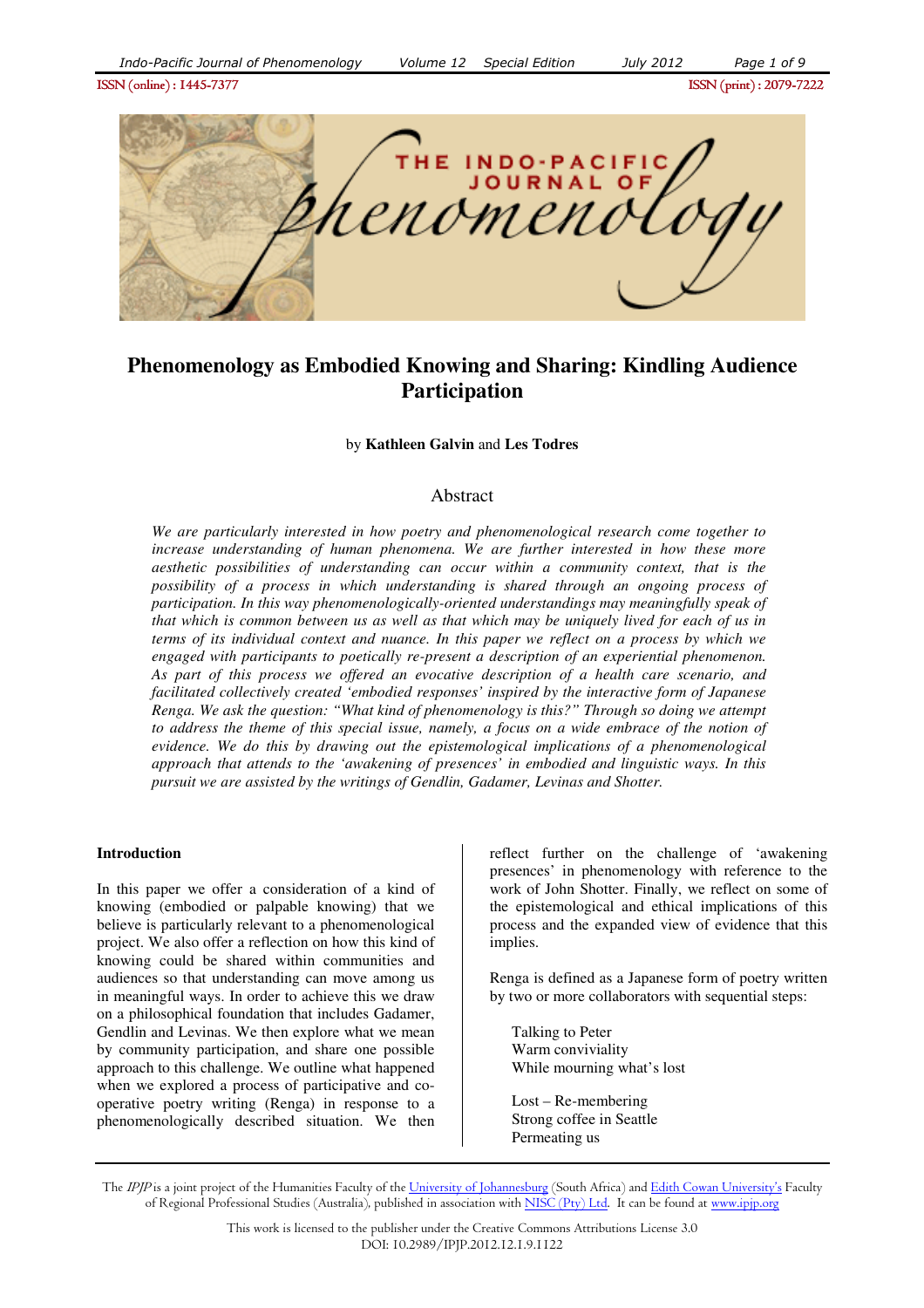This Renga portrays something of the spirit of what we want to offer, which has to do with two concerns: Knowing and sharing.

The history of philosophy is full of solitary thinkers, mostly lone men. The muse was in the background, often cast ambivalently as creative and demandingly possessing. In this paper we ask whether it is possible that scholarly life is ready for creative contributions from partnerships in mutual dialogue. We also question the extent to which there is value in the pursuit of dialogical knowing in a community context. This paper offers one meditation and one practice informed by the phenomenon of embodied knowing and shared understanding. Embodied knowing and shared understanding are particularly important in our own disciplinary context of health and social care. In health and social care the capacity to care rests on an empathic imagination full of bodily and relational resonance (Galvin & Todres, 2010). It is these bodily and relational forms of understanding that are crucial in guiding humanly sensitive practice. The term 'presences' may be particularly relevant when considering a wider view of evidence within this context:

Presence: An intangible spirit or mysterious influence felt to be present (Webster's Dictionary, 2008).

One possible direction for phenomenology could be a project that leans towards the awakening of presences. This leads to questions concerning the ways in which this notion of awakening presences is different from that of knowing presences. This paper thus offers a meditation on the nature of understanding in an embodied, shared and participatory context.

## *Knowing*

There is a particular kind of knowing that is central to the task of authentic caring in health and social care. We have characterised this kind of knowing as embodied relational understanding (Todres, 2008). The importance of such a concern is that it emphasises a 'knowing with the heart', in which we can imagine another's world. It is only with such imagining of another's world that caring 'can have legs'.

#### *Sharing*

There is another concern that is central to understanding, namely the phenomenon of sharing and how this can come about within the context of community life. To quote Wallulis (1997):

Members of the modern community no longer exhibit the openness of dialogue, but rather adjust to such technical organisation of life as existing beyond their understanding and control. (p. 275)

We have therefore become much more interested in how embodied relational understanding can be shared, and more, carried forward and to some degree lived and owned between us in meaningful ways. We are interested in how others (for example, audiences, readers, group members in learning) can participate in a process of shared understanding through which the link between understandings and presences is awakened, so that understandings of phenomena can be deepened and meaningfully shared between us.

### **Philosophical foundation**

Philosophically we have drawn on the work of Gadamer (1975), Gendlin (1992) and Levinas (1961) to characterise two very important dimensions of embodied relational understanding. From Gendlin's (1992) work we have drawn on the importance of one's embodied self, which gives a meaningful reference to 'owning' understanding, so that the understanding becomes full of personal, historical, and tactile references. In line with this emphasis it is only the 'epistemic body' that is adequate for gathering together the whole sense of something in a felt way. This 'whole sense of something' is never a 'frozen' or finished whole, but is open, an alive presence that is always on the way. From the work of Levinas (1961) we have taken the importance of being open to the other, and all the meanings there, including what it takes to be deeply informed by 'the that' of the other's alterity or difference that is always more than we can know, thus stretching us to horizons beyond ourselves. Gadamer (1975) helps us to see what understanding is: A play between embodied self and other. In such a play or open dialogue there is a care for the presencing of the phenomenon, such as, 'the loss', 'the comfort', 'the shimmer', that will always be more than just you and me; it is always 'that'. 'That' is always more specific and more complex than any generalisation.

Together Gendlin (1992), Levinas (1961) and Gadamer (1975) have challenged us to engage in the kinds of understandings and communications that can respect the full spectrum of self, other and world without fully reducing one to the other. Therefore, in 'embodied relational understanding' we find a tension between our shared vulnerable heritage (our embodiment), the infinity of otherness (alterity) and the alive 'more' of the phenomenon that wants to announce itself.

The IPJP is a joint project of the Humanities Faculty of the University of Johannesburg (South Africa) and Edith Cowan University's Faculty of Regional Professional Studies (Australia), published in association with NISC (Pty) Ltd. It can be found at www.ipjp.org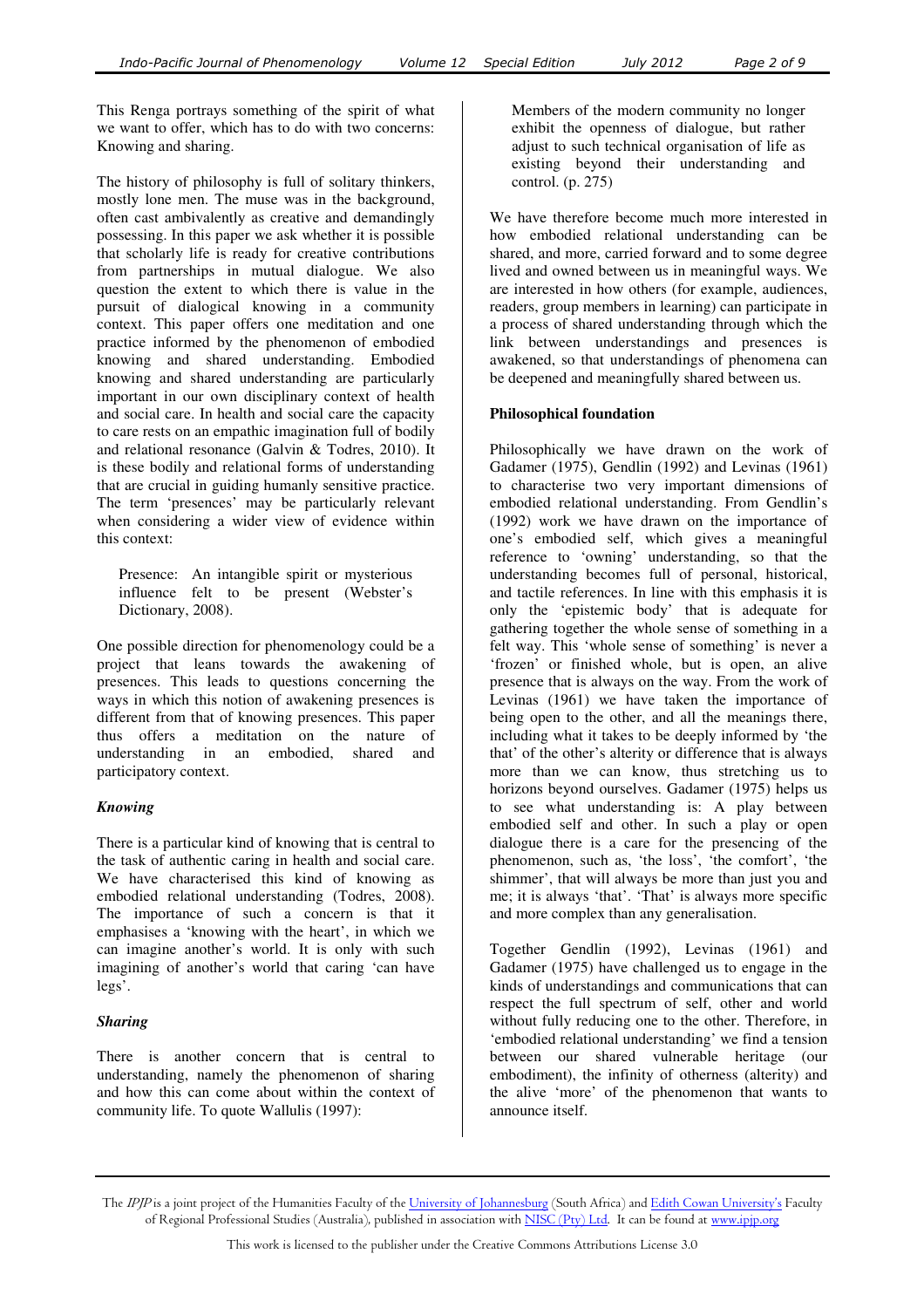This challenges us with the question of what kinds of discourse are adequate in keeping this 'alive' tension, contained in embodied relational understanding. We see poetry and poetic discourse as a medium that can swim in this space between sharedness, otherness and the quality of 'just this thing' (the loss, the comfort, the shimmer).

In the context of seeking the spirit of the participative creative process we also wish to consider the task of what Gendlin (2004) has called 'Carrying Forward', in his philosophy of implicit entry. Within this perspective, 'carrying forward' is a crucial part of what happens qualitatively in the space where shared meaning is transmitted and evolves between us. This communicative space is more than just me and you in an embodied way, it also includes our cultural, historical contexts as well as factors beyond this, our domains of possible meanings and horizons that transcend all the patterns we have made of them.

In relation to our concern to kindle audience participation, we offer a particular type of carrying forward; a carrying forward of embodied meanings in a way that can 'move' or 'touch' another. From there, these embodied meanings can be offered again to 'touch' another and so on continuously. In this way of carrying forward, we are not simply duplicating the meanings that are transmitted to us. Instead, we are participating in meaning making, through receiving something 'old' but also bringing something 'new'. In this 'carrying forward' we wish to care for the other and what he or she is telling us about 'that'. However, we are also, as participants, taking part in how these meanings relate to us personally and how they carry a certain aliveness 'of that' as they move into the future.

This aliveness of the phenomenon, 'the that', occurs in the sense that it guides the embodied interaction, and the whole process has qualities similar to what Gadamer (1975) called 'a conversation'. Wallulis (1975), a scholar of Gadamer, has written about the notion of a 'language community' and how meaningful conversations are 'grabbed' by the matter at hand, in a community context, far beyond the individual partners' construction of the,:

This event of conversation is not led by any of the partners but rather by the subject matter (sache) of the conversation that 'seizes' the conversation partners into the process of coming to an understanding. (Wallulis, 1997, p. 274)

Thus in the process of carrying forward, phenomena or 'that', have the characteristics of a kind of presence that is alive. It is this presence that also changes in

some way as we embody it both personally and as a community.

A further implication of this kind of carrying forward is that it is never a linear or abstract process because it is grounded in the rich multiple textures of the embodied world. It is these rich multiple textures that are far more alive than any thought that represents them. Thus,

… there is, for Gendlin a 'carrying forward' of the body that has been 'dogmatically hidden' by conceptual thought. (Wallulis, 1997, p. 275)

This presence, although it is carried by words is always more than the words. In any 'alive' language 'the more' stays alive as a reference for this presence and continues to act as a source of further words between individuals. In this respect Gendlin (1992) highlights the crucial role that the body plays in nourishing the kind of language that is 'up to the task' and 'alive enough' for embodied relational understanding. Gendlin (1992) says of carrying forward, "It is not only the *words* but also *what we want to say* to carry *the situation* forward … in a *bodily sensed way*" (pp. 102-103, emphasis in the original).

In this process there is a creative tension between self, other and the 'alive' phenomenon. The tension means that no words can ever be the final words. However, words can open a space and move us toward a new understanding. We engage in this tension in a bodily felt way, we are carrying forward by engaging in the tension between what is shared and what is other. As such, the essence of language is not in its summative power, but instead in its opening power. Our participative quest is to use language that is able to move within this 'open'. Foti (1997) argues that for Gendlin language is always tactile and full of sedimentated meaning:

Gendlin points out that *every* use of a word has, in fact, a certain metaphoric force because, whenever a word is brought to speak, its sedimentated meaning and connotation intercross with the speakers' sense of the context or situation (p. 310, emphasis in original).

Within such a tactile sense of bringing something to words it is possible to notice that this sense involves more than any particular phrases or words that one uses. Instead, the tactile sense is a living thing (presence or phenomenon) that feeds and sustains the meanings. We see poetry as one potential way that such presencing can be awakened and sustained. As an interactive form of poetry Renga writing offers a

The *IPJP* is a joint project of the Humanities Faculty of the <u>University of Johannesburg</u> (South Africa) and <u>Edith Cowan University's</u> Faculty of Regional Professional Studies (Australia), published in association with <u>NISC (Pty) Ltd</u>. It can be found at <u>www.ipjp.org</u>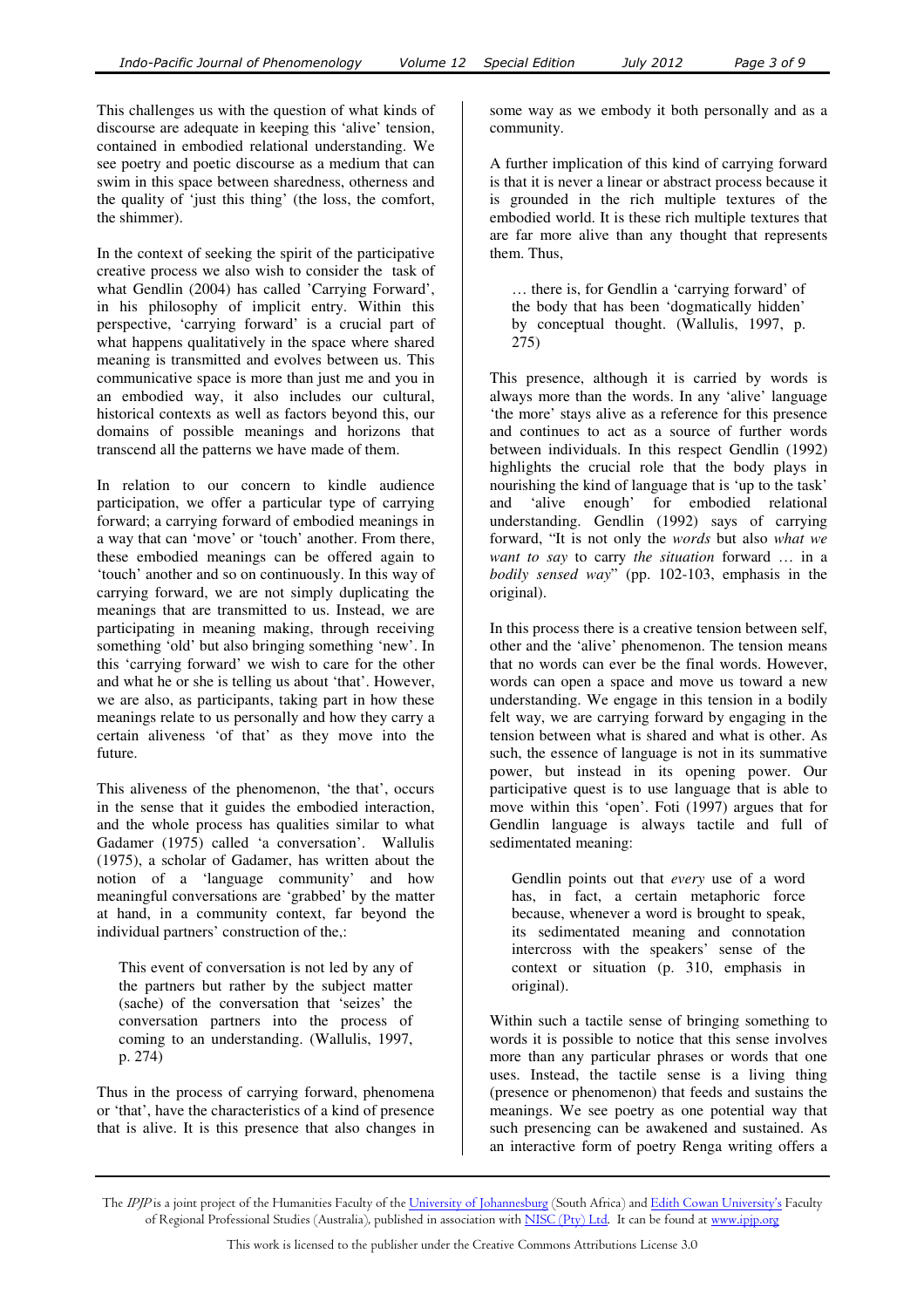way to engage audience participation. In concrete terms, this kind of carrying forward then requires a play between an attentiveness to the phenomenon, which is given by the other and the community of others, and our own sense of being touched bodily, and further, making something of the presences that have been gifted to us. These understandings resulted in our interest in Renga as a possible participative process that could address the following practical question: How can we kindle embodied and linguistic participation in a way that holds sharedness, otherness and 'the that', and does so in a way that can move within the 'open'?

## **A participative poetry writing process: Kindling audience participation**

We are intrigued by the Japanese form of Renga and wish to share an audience's participative response to a phenomenon. At a symposium in Canada, Kate (the first author) engaged the audience in a process of writing Renga. The audience consisted of qualitative researchers from the discipline of education and literary poets. Renga is a Japanese form of shared poetry that generated the later form of Haiku (Reichhold, 2008). We were interested in exploring Renga with this audience but in a modified form. That is, we dropped the formal Renga rules (5, 7, 5, syllables, seasons, moon and flower) but retained the principle of co-operative poetic conversation. The rationale for dropping the formal structural rules for this exercise was that we wanted to emphasise the primacy of embodiment, presencing and relationality and what emerged in this process, rather than the form itself.

We were particularly interested in relationality and 'the more' of the phenomenon and there were thus some principles that we wanted to retain in the Renga. One of these was that each written line was either written in relation to the line before or written in response to everything that had come before, in other words to the phenomenon as a whole experience. A further emphasis was on the creative tension or play between 'the that' of what was offered, and participants' bodily felt resonance and unique variations in response.

Kate invited symposium participants to respond to an initial description of a situation that she as a nurse had often experienced, helping someone with faecal incontinence. She asked participants to respond to this description with

- words about their own bodily felt sense; and
- words about the phenomenon that they wished to offer.

Participants were invited to contribute to a Renga writing process. Once the first line had been written participants were invited to write the next line of the Renga, after which the group would pause for everybody to incorporate that line into their own experience and understanding and then move forward. At each line we waited for someone to volunteer to write the next line and to read it out aloud. Each line was free form (with no formal Renga rules).

The following scenario was used as the initial prompt for 'kindling' the Renga participative writing process.

The scenario is faecal incontinence. A man of 45 is laid on his back in a hospital bed on an open ward with seven other patients. It is the middle of the day and meals are about to be served. He is lying in his faeces and he is in pain. He cannot move and is aware of the stench of his faeces and the presence of other patients. He has been like this for five minutes but he knows the nurse is on his way; he has gone to get a bowl, cloths and water. The man feels a degree of self-disgust, even selfloathing; an overpowering anxiety, a deep worry that everyone around is also extremely averse to this situation and is bearing this smell resentfully. He wants to be invisible, not noticed. (Galvin & Todres, 2009, p. 3)

After reading out this evocative descriptive, there was long pause. A woman then got up, went to the board and wrote:

It is human, this shitting thing

From that moment a series of participants contributed lines, each pausing after focusing on the previous audience member's contribution. The Renga that emerged through participation was as follows:

It is human, this shitting thing Discomfort can cause joking: release anxiety leaving my body, his body, our body Where are you? To embrace is (un)certain contamination heart beat in my ear drums I can't stand my body being the last man standing How have I become (un)dignified? This is no fucking good Why? Fuck! To lose control is to  $k(no)$  shame Why are others bodily limits acceptable and ours are not?

There was time at the end of the symposium for discussion of the whole process and the meaning that

The IPJP is a joint project of the Humanities Faculty of the University of Johannesburg (South Africa) and Edith Cowan University's Faculty of Regional Professional Studies (Australia), published in association with NISC (Pty) Ltd. It can be found at www.ipjp.org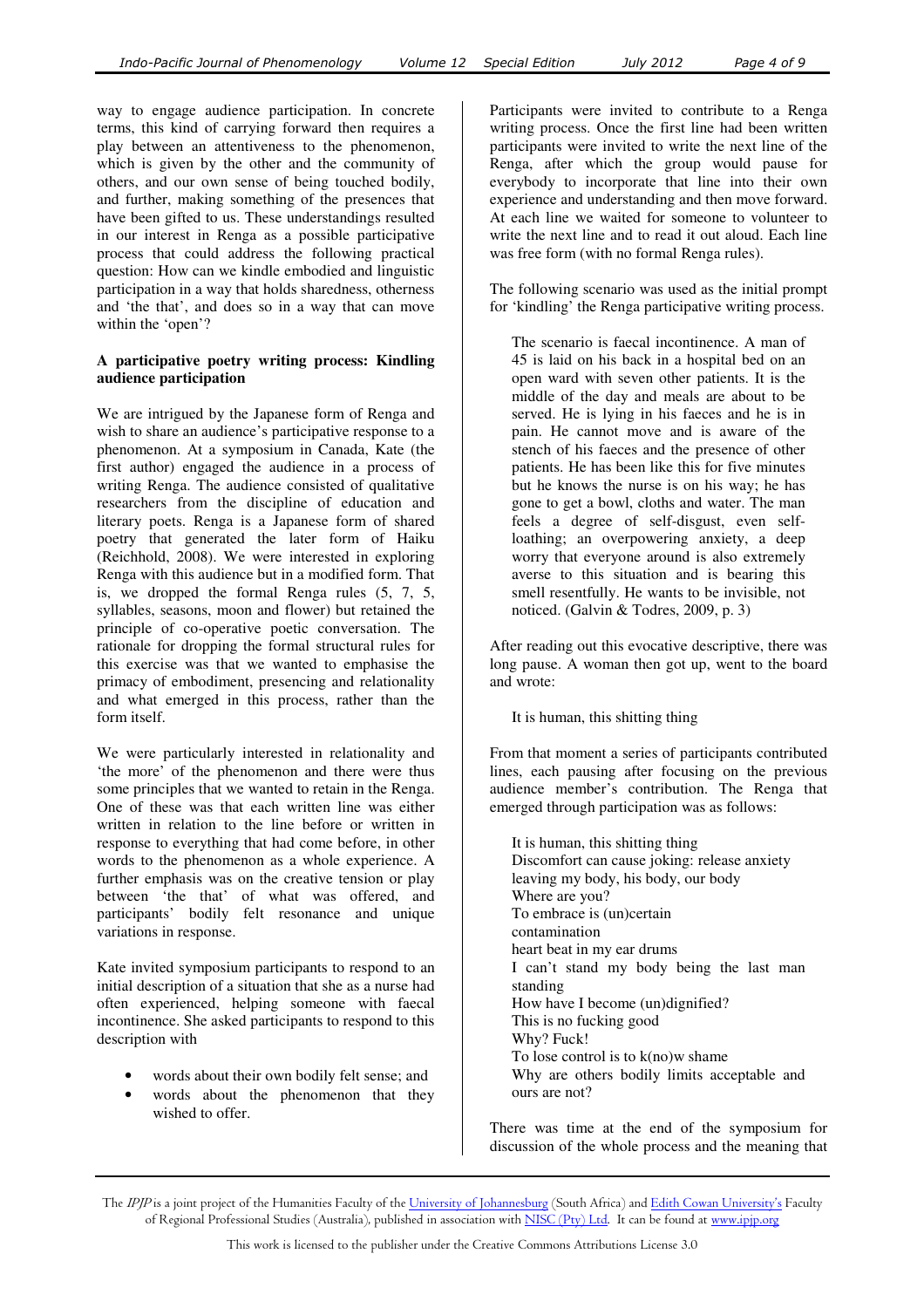it had for the participants. In addition to further sharing and descriptions of individual variations of the experience there was also acknowledgement of the power of the experience in its palpability and the way in which the presence of the phenomenon was bigger than any words could say. In this way the meanings were not as much in the words as in the palpable presence of something almost in the room. This process was with a group that were not nurses. However, the participants expressed appreciation of how important this kind of sharing of meaning could be in educating nurses to understand and engage in more empathic and humanised ways. One participant commented that he felt a 'noema' was in the room. Thus we return to the issue at hand: Knowing and sharing.

## *The 'that' that moves*

A paper by Shotter (2003) entitled 'Real Presences: Meaning as living movement in a participatory world' has inspired us to think even further about the ontological depth of 'sharing'. Shotter (2003) speaks of the emergence of "dynamically unfolding structures of activity that we all participate in 'shaping', but to which we all must also be responsive in giving shape to our own actions"( p. 435). In his articulation of the nature of 'real presences' as an alternative to 'mental representations', Shotter (2003) indicates to us how what is shared in sharing meanings is potentially much more palpable and complex than an interpersonal process in which one person simply conveys meaning to another. Instead, in shared meanings there is a third thing, and in a sense this thing has its own body. More than this it also has life in that it moves and changes beyond the participants. Its reality is neither dependent on construction by the actors present, nor is it completely independent of the actors present. Thus, 'that' and we move together, interdependently. For Shotter (2003) real presences are "incarnate in the unfolding activity in which we ourselves are participants" (p. 461). At the same time these real presences "can like another person issuing instructions and commands, exert a communicative influence on us and thus (at least partially) structure our actions" (p. 462).

We believe that our process of kindling audience participation through Renga is one way in which meanings as moving presences (the 'that' that moves) can potentially inform the possibility of shared and palpable embodied relational understanding. It is this embodied relational understanding that may be particularly important to caring practices in our case, and beyond this to the epistemological and methodological movements that are trying to heal any theory/practice gap. Phenomenology, in its quest to access lived meanings in a meaningful way, may benefit from more consideration of how presences

become more alive as we attend to them, not only with linguistic hospitality, but with bodily hospitality as well.

## *Evocative Kindling or Provocation?*

Further to this, we have been reflecting upon the process that we have used in our attempt to 'kindle' audience participation as one way in which to offer a possibility of shared and palpable embodied understanding. After the symposium event described above, Kate returned to the UK and we reviewed together the value of the process and its potential to 'awaken presences' in the ways that we have been exploring. We wondered whether the process was successful simply because of the nature of this audience; that is, the audience members had a shared and common interest in literary and poetic expression. We wondered whether this contributed to a tacit openness and agreement to receptively engage in this process. This participatory audience took the whole process 'in its stride' and simply experienced the Renga writing and its outcomes as productively challenging and evocative.

With these thoughts in mind we wondered what the response would be if we were to present their Renga at a conference of human science researchers (IHSRC, 2010). In this instance we did not engage this new audience in a participative process but rather explored with them whether and in what sense the presentation of the Renga could awaken a presence of the phenomenon in an evocatively productive way within this context.

## *The participative process*

We engaged in this process because we were interested in the question: Can the thing that 'grabs' or touches one audience be shared with another audience? Our purpose was to reflect on the nature of this sharing and what we may learn about 'a feeling of understanding' (Halling, 2008; Todres, 1998; Willis, 2004). The feedback that we received from this next presentation was mixed. Some participants expressed that they had been 'part of an experience', in other words, a palpable presence was offered and welcomed. For others, the presentation was unsettling and even overwhelming. It is in relation to this latter response that we became thoughtful and wondered about the differences between evocation and provocation.

It was not our primary intention to provoke, upset or disgust people, but rather to share something that had enough 'felt' or sensual intensity so that it might 'grab' participants and offer the possibility of an embodied response that could perhaps be palpably present in the room. In other words, our intention was to try out a process with potential to offer embodied

The *IPJP* is a joint project of the Humanities Faculty of the <u>University of Johannesburg</u> (South Africa) and <u>Edith Cowan University's</u> Faculty of Regional Professional Studies (Australia), published in association with <u>NISC (Pty) Ltd</u>. It can be found at <u>www.ipjp.org</u>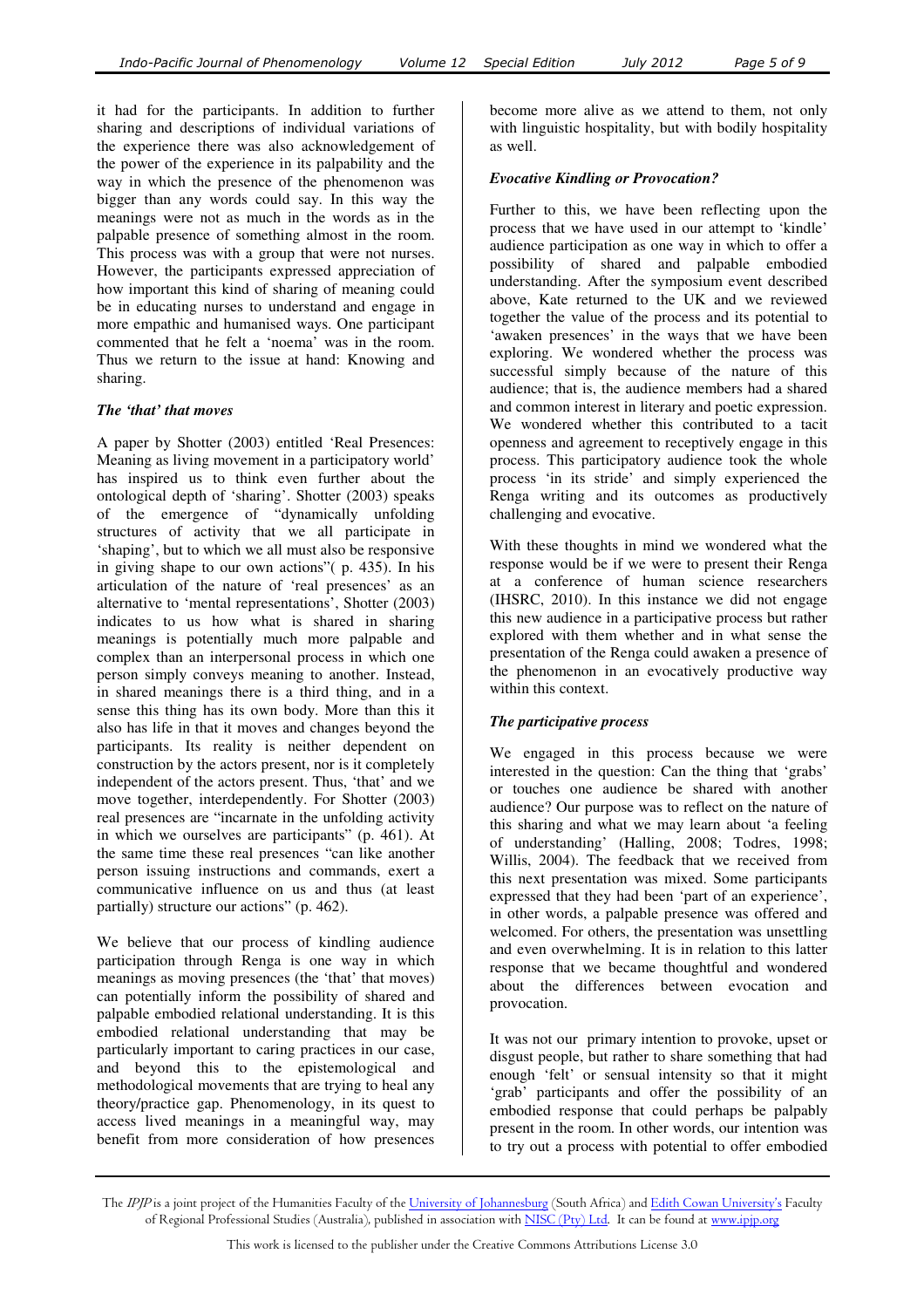shared participation and to see what happened. Embodied shared participation has a 'felt' intensity that was, in our view, more likely to be made possible by bringing 'right up close' our human connectedness through the body's levelling power. This was our rationale for choosing the particular humiliation scenario as a stimulus for the Renga. However, while 'kindling' refers to awakening a spark, it is also 'a playing with fire'. The process is necessarily unpredictable and the potentially powerful nature of what may emerge can underwhelm, overwhelm, or even provoke our audience. There may also be an unpredictable emotional response to what is shared. Our intention is to evoke a feeling of understanding, but we tread a fine line because we are drawing on material about deeply personal and private vulnerabilities, which are usually hidden in practice (Lawler, 1997) and may be experienced as a horror. There is a reason why we took this risk with our audience and now with our readers, and it has to do with our project, which concerns the 'humanisation of care', suffering and well-being. We aim to call practitioners' attentions back to human vulnerabilities and existential issues in healthcare (Galvin & Todres 2010; Todres & Galvin 2010; Todres, Galvin, & Holloway, 2009). We believe that this task requires some way of confronting our health professional audiences with language that does not deny the body and its repelling hidden aspects. By doing this we are willing to risk the natural reaction of people 'turning away' (Kristeva, 1991, 1997) precisely because the context of ever increasing technology in caring practice moves practitioners further and further away from the intensity of vulnerability and suffering that people 'on the receiving end of care' often experience. Such human vulnerabilities, where patients may be 'existentially exiled', are part of everyday practice. It is possible that experienced

Such 'hardening', which is unfortunately visible in health and social contexts, may thus require a pedagogical approach in which 'conventional evidence' is not enough to underpin humanly sensitive care. It is in this context that our pedagogical approach may benefit from evocation and sometimes even provocation (Willis & Borbasi, 2010). It is our aim to bring embodied experience into the foreground as a pedagogic project in order to help our students remain awake to that which brought them into caring in the first place; that is, a care for humans. These students may also be faced by the challenge of how to develop their capacities to know when to be open and when to be more distant in caring practice. In other words, they are called upon to develop capacities that can mediate the horror experienced by themselves and their patients, but to do this in such a way that does not add to the

practitioners may 'take for granted' or even be

'hardened to' their patients' 'exile'.

suffering of the patient (Galvin & Todres, 2009). We argue that bearing witness (Churchill, 2005; Glassman, 1998) to the experience of the other is a fundamental part of caring work, and this is also the source for a particular kind of knowledge that can guide practice.

## *Our responsibility to 'keep it safe'*

The most that we can do is to make what we are going to do explicit to audiences and participants, to indicate in advance the nature of the experiences we draw on and then to grant the freedom and respect that is needed for our audience to allow whatever is going to happen to happen. Informed consent is not a fluid enough notion to be able to embrace the complexities of a possible shared embodied understanding or the unpredictability of the spectrum of possibilities between evocation and provocation in our process. If we are to be faithful to a phenomenological endeavour then we might need to take risks with uncertain processes so that fresh insights and felt understandings may come from immediate experiences in the world. However, it may be useful in 'classroom' situations to offer debriefings and support, although this is not possible for our readerships and some other audiences.

## **Conclusion**

The central question that our paper may raise for phenomenology's projects is this: Is one possible direction for phenomenology a move towards the awakening and sharing of presences? We would like to argue that the central spirit of phenomenology involves proceeding on the basis of an epistemology where understanding is never simply cognitive, but is always intertwined with senses, moods, qualities and multiple inter-subjective and cultural contexts that are given to consciousness in the ways they are holistically presented. Being present in this phenomenological way is thus never only 'cognitive presence' or 'aesthetic presence' or 'emotional presence'. We derive these specialised presences, we do not originally live in these presences. The importance of this for the theme of this special edition, namely a wide embrace of the notion of evidence, is that phenomenology in the way we have been pursuing it in this paper as the 'awakening and sharing' of presences, calls for a definition of evidence that is not merely in the third person but is also intimate with the first and second person.

It is in this spirit that phenomenology, in giving holistic epistemological power, keeps open an aesthetic sensibility that precedes the specialisation that splits science from art. In Willis's (2004) words, we should make "living texts … and other artistic forms to create a portrayal which carries the immediacy and impact of an experience" (p. 8). In

The IPJP is a joint project of the Humanities Faculty of the University of Johannesburg (South Africa) and Edith Cowan University's Faculty of Regional Professional Studies (Australia), published in association with NISC (Pty) Ltd. It can be found at www.ipjp.org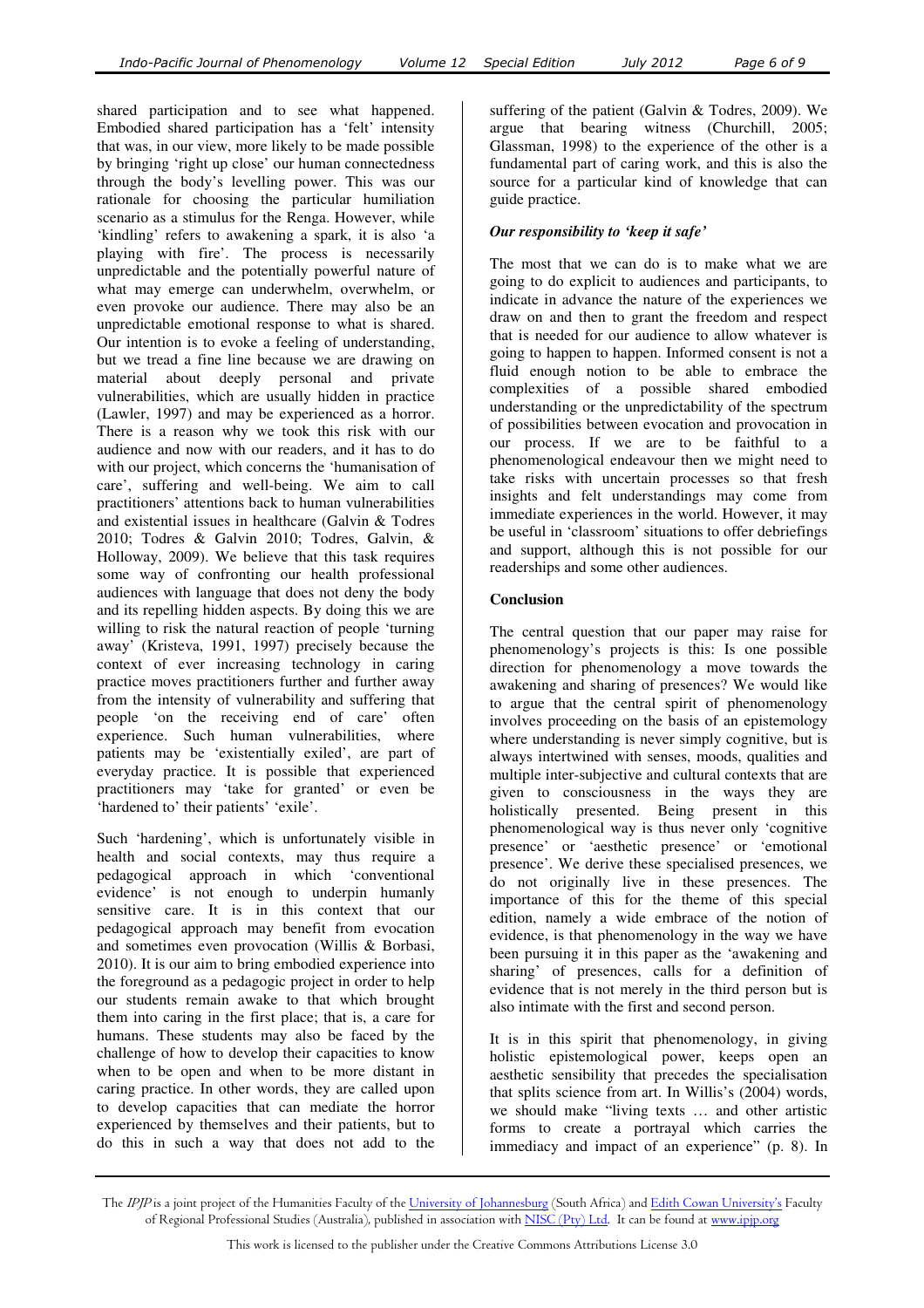addition, a phenomenologically oriented exploration of 'what is in the space' between reader and text might also allow future projects that explore how literature and poetry work (Howard, 2010) in facilitating embodied experience and understandings. To return to the beginning of our paper, in all of this is the lived body, you and I, and even the muse beyond our control. It is within this endeavour that we see Leggo (2009) referring to his writing as "seeking always a living ecology in the vast mystery of the earth" (p. 151). From a phenomenological point of view this living ecology is a living community. A phenomenological project that wishes to address the deeply participative nature of this living community involves a phenomenology that is faithful to the ongoing play between individuality and what is shared. This play can never be summarised as 'evidence' because it is always ongoing and always exceeding its last generalisation. Thus, the presence

moves. We can ask ourselves what kind of phenomenology this is. The direction taken in this paper is one example of a phenomenological project that wishes to:

- 1) open up authorship in participative ways; and
- 2) engage in more aesthetic ways of knowing
- 3) while still honouring the relational realities of presences.

While postmodern relativism engages in the first two projects in interesting ways, the phenomenological project that we have been exploring also crucially retains the third characteristic; that is, an honouring of the relational realities of presences.

#### **Referencing Format**

Galvin, K., & Todres, L. (2012). Phenomenology as embodied knowing and sharing: Kindling audience participation. *Indo-Pacific Journal of Phenomenology*, 12 (Special Edition, July: *Evidence-Based Approaches and Practises in Phenomenology*), 9 pp. doi: 10.2989/ IPJP.2012.12.1.9.1122

#### **About the Authors**



While nursing, Kate undertook a doctoral study concerning the evaluation of nurse-led practice using conventional research methods. Ironically, this drew her towards qualitative approaches and reminded her of her formative literary–rich education in Ireland and what had been lost in her specialized nurse education: a 'nourished' scholarship that incorporated the literary traditions, story, poetry and reflections on experiential meaning.

Observations in clinical practice at that time sensitised her to the reductionist nature of practice in contrast to the depth and detail of what people go through in suffering and in

illness. Kate came to realise that knowing what to do in practice as a nurse didn't always come directly from a technical perspective; rather it came from somewhere deeper and she became fascinated with this 'deeper' could mean. This led to conversations with colleagues about existential issues and phenomenology, and to the work of the human science community.

The world of phenomenology opened a path to the fullness of her earlier experiences, and how poetry and written language are able to convey something richer than science and which is palpably present. This journey culminated in the development, with Swedish colleagues, of a lifeworld led approach to education which, later, was used by Kate when leading two innovative curricula developments at Bournemouth University: a professional doctorate and a set of lifeworld-led undergraduate education materials.

Kate has been pursuing interests in phenomenological research, existential philosophy, and poetry in a number of concerns in Health and Social Care, particularly regarding the meaning of 'what it means to care'. With Les Todres, she has written papers on the humanisation of care, a more contemplative approach to education for caring practices, and a developing theory of well-being. This work is to be published (2012) in a book called 'Caring and Well-being: A Lifeworld-led Approach'.

Kate is currently Professor of Nursing Practice at Faculty of Health and Social Care, University of Hull, UK.

E-mail address: K.T.Galvin@hull.ac.uk

The IPJP is a joint project of the Humanities Faculty of the University of Johannesburg (South Africa) and Edith Cowan University's Faculty of Regional Professional Studies (Australia), published in association with NISC (Pty) Ltd. It can be found at www.ipjp.org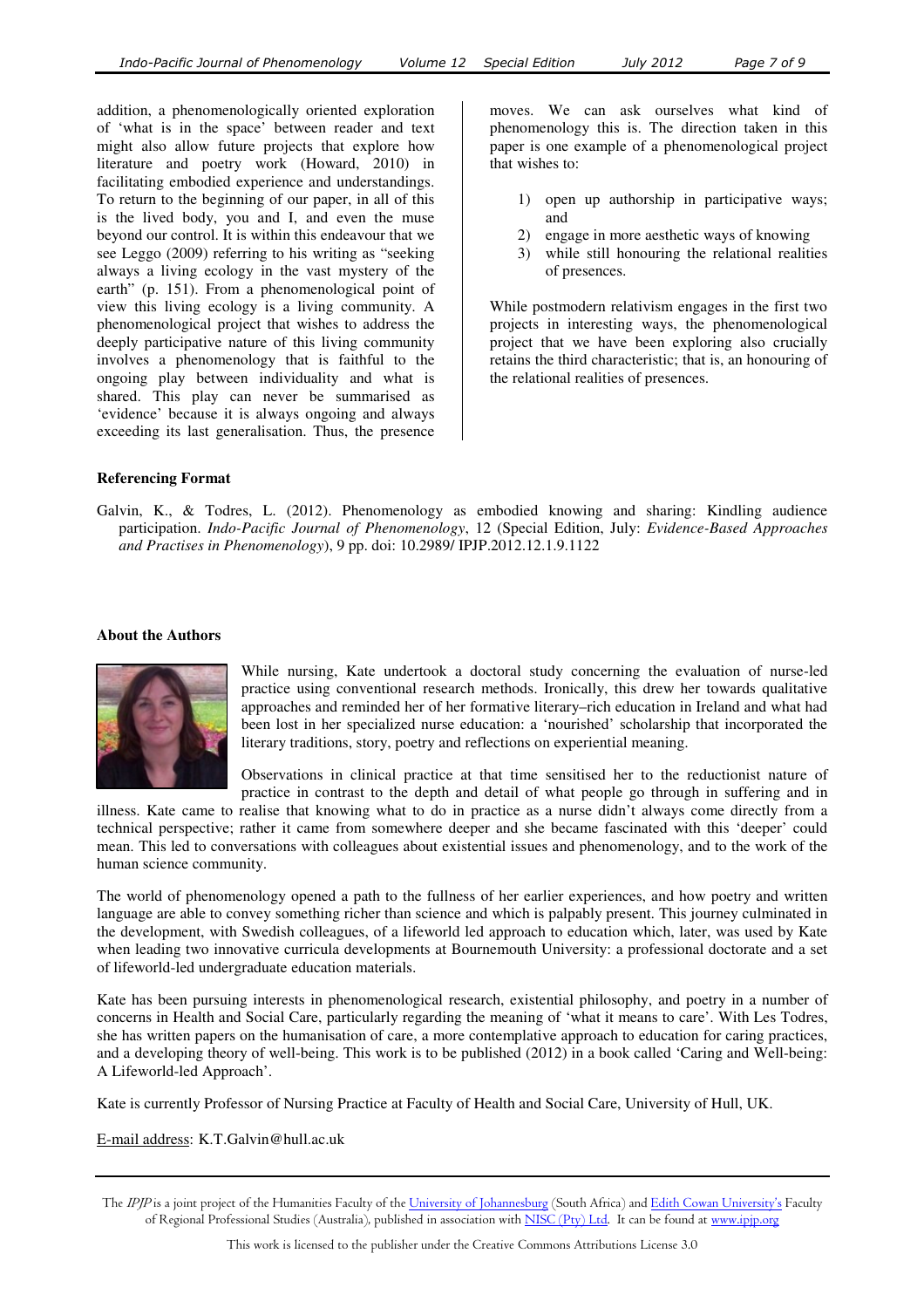

Dr Les Todres is a clinical psychologist and Professor of Qualitative Research and Psychotherapy at Bournemouth University, UK. His previous occupational roles have included being head of a student counselling service and director of a clinical psychology training programme. His career spans both academic and clinical contexts. Les is author of the book *Embodied Enquiry: Phenomenological Touchstones for Research, Psychotherapy and Spirituality* (Palgrave Macmillan, 2007) and numerous journal articles and book chapters.

His current research interests include older person care, mental health and quality of life. Professor Todres was responsible for co-ordinating the submission of articles dealing with the one of the *IPJP's* specialist themes, Method in Phenomenology (see the 'Scheduled Themes' section).

E-mail address: ltodres@bournemouth.ac.uk

#### **References**

- Churchill, S. (2006). Encountering the animal other: Reflections on moments of empathic seeing. *Indo-Pacific Journal of Phenomenology [Special Edition on Methodology], 6, 1-13.*
- Foti, V. M. (1997). Alterity and the dynamics of metaphor. In D. M. Levin (Ed.), *Language beyond postmodernism: Saying and thinking in Gendlin's philosophy* (pp. 305-320). Evanston, Illinois, North Western Press.
- Gadamer, H. (1975/1996). *Truth and method* (J. Weinsheimer & D. G. Marshall, Trans). London: Sheed and Ward. (Second Revised Edition, Originally published in German in 1965)
- Galvin K. T., & Todres, L. (2009). Embodying nursing openheartedness: An existential perspective. *Journal of Holistic Nursing,* 27(2), 141- 149.
- Galvin, K. T., & Todres, L. (2010) Kindling Audience Participation: Carrying Forward 'Embodied Interpretations.' *The 29th International Human Sciences Research Conference: Giving voice to experience.* August 4th-8th, 2010, Seattle University, USA.
- Galvin K. T., & Todres, L. (2010). Research based empathic knowledge for nursing: A translational strategy for disseminating phenomenological research findings to provide evidence for caring practice. *International Journal of Nursing Studies*, 48, 522-530.
- Gendlin, E. T., (1992). *Thinking beyond patterns*: *Body, language and situations*. (B. den Ouden & M. Moen, Eds.). New York: Peter Lang.
- Gendlin, E. T. (2004). The new phenomenology of carrying forward. *Continental Philosophy Review,* 37(1), 127- 151.
- Glassman, B. (1998). *Bearing witness: A Zen Masters lessons in making peace.* New York: Bell Tower Books.
- Halling S. (2008). *Intimacy, transcendence, and psychology: Closeness and openness in everyday life*. New York: Palgrave Macmillan.
- Howard, P. (2010). How literature works: Poetry and the phenomenology of reader response. *Phenomenology & Practice*, 4(1), 52-67.
- Kristeva, J. (1991) *Powers of horror. An essay on abjection*. Goteborg: Bokforlaget Daidalos AB.
- Kristeva, J. (1997). *Strangers to ourselves*. Stockholm: Natur och Kultur.
- Lawler, J. (1997). Knowing the body and embodiment: Methodologies, discourses and nursing. In J. Lawler (Ed.), *The Body in nursing* (pp. 31- 51). Melbourne: Churchill Livingstone.

The IPIP is a joint project of the Humanities Faculty of the University of Johannesburg (South Africa) and Edith Cowan University's Faculty of Regional Professional Studies (Australia), published in association with NISC (Pty) Ltd. It can be found at www.ipjp.org